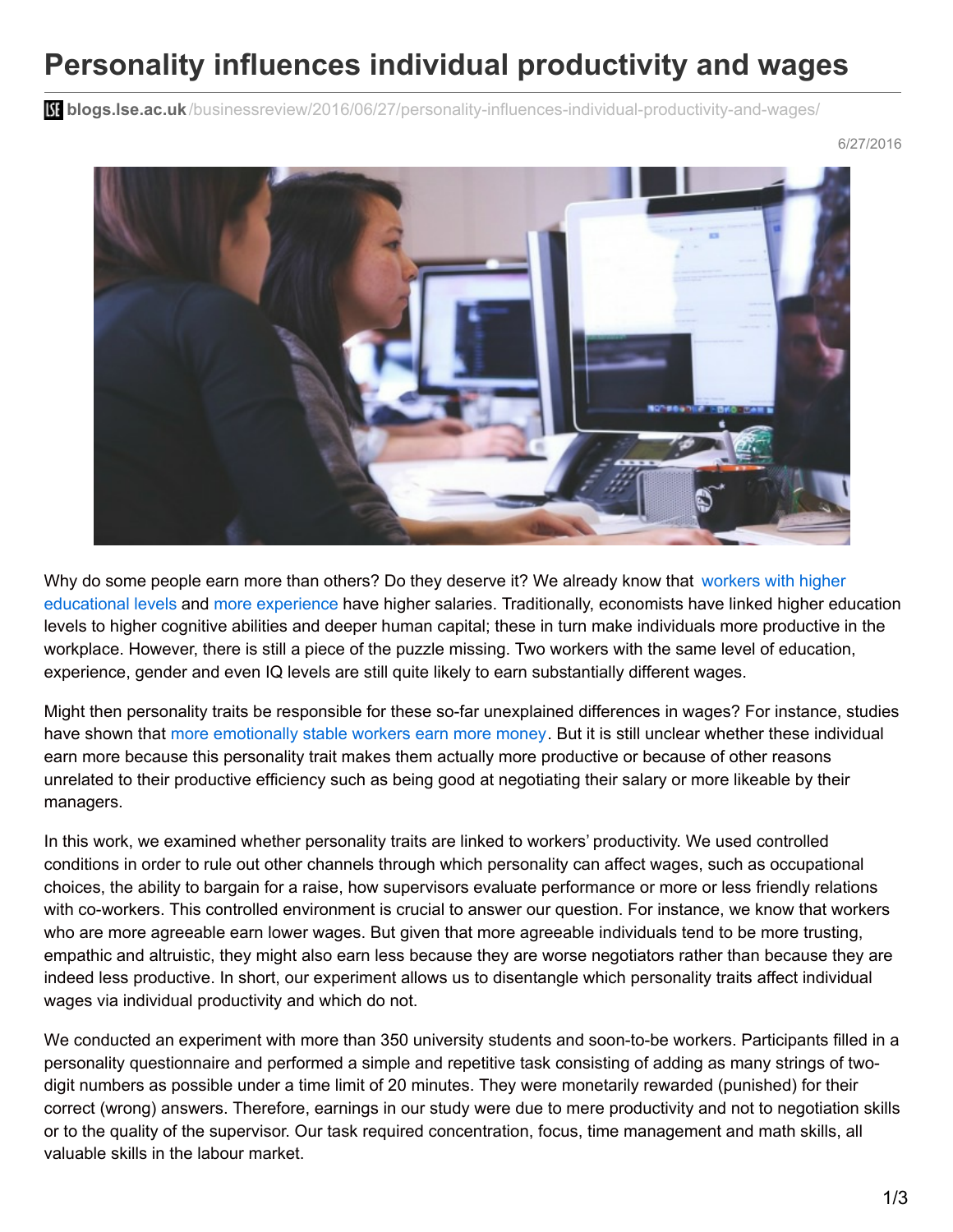Our results show that the relationship between earnings and personality is, at least partially, driven by productivity. Consistent with observations using wage information, in our experiment more conscientious and stable participants earned more than their counterparts.

There were remarkable differences by gender. Women tend to be more neurotic than men (just for once, folk wisdom is right). However, it was openness to experience and not neuroticism the trait that hindered women's performance compared to men. Finally, more extroverted women were also less productive, while the opposite was true for men. This is probably because being an extrovert means different things for men and women and that each personality trait has different facets. For instance, extroverted men are usually also more ambitious and assertive whereas extroverted women tend to be more sociable and gregarious.

Why is it important to know what makes certain personalities more productive? First, as many of us have experienced, personality has become increasingly important in personnel recruitment. As a matter of fact, employers in the US and UK often cite personality and attitude as two of the most [important](http://www.businessinsider.com/companies-are-hiring-for-personality-2014-9) factors in hiring. Thus, we need evidence that some personality might be relevant for human relations in the workplace while others matter for productivity.

Moreover, the effects that we did not observe in our experiment are interesting as well. For instance, while agreeableness has a robust negative effect on earnings in real life, it did not affect earnings in our study. In short, more agreeable individuals are no less productive than less agreeable ones but still, they are penalized in the workplace. To some extent, this might be due to the difficulty of monitoring individual efforts in team tasks (which we did not analyse in our experiment).

Agreeable individuals are also typically more cooperative and others might get credit for their work. But agreeable individuals also engage more often in "non-promotable tasks" that convey no reward but are crucial for the functioning of any organisation, such as booking a room, dealing with red tape, or attending (mostly useless) meetings on behalf of others.

The time agreeable individuals devote to these tasks is detrimental to their individual output, thus explaining their lower observed wages. Since our experiment suggests that these workers are not less productive than the rest, this implies that managers should factor non-promotable tasks more comprehensively in their evaluation of their employees.

Finally, public policies can impact personality. Interventions aimed at shaping personality at an early age are becoming very attractive to policy [makers](http://www.oecd.org/edu/ceri/Fostering-and-Measuring-Skills-Improving-Cognitive-and-Non-Cognitive-Skills-to-Promote-Lifetime-Success.pdf). Parents and educators in general can influence intelligence and cognitive skills during a relatively short period of time. But, once reached age 10, any childhood cognitive intervention is less likely to have a significant impact.

In contrast, [personality](https://ideas.repec.org/p/oec/eduaab/110-en.html) is malleable for a longer period of time. To inform these policies properly, we need to understand better what are we achieving with them: are we creating more productive workers? Or just better wage negotiators? At the end of the day, it is good to know whether we are making a larger pie or just splitting it somehow differently.

## ♣♣♣

*Notes:*

- *This article is based on Personality traits and workplace [productivity:](http://www.res.org.uk/details/mediabrief/9328861/PERSONALITY-TRAITS-AND-WORKPLACE-PRODUCTIVITY-Evidence-from-a-laboratory-experim.html) Evidence from a laboratory experiment, in the Royal Economic Society's Economic Journal, May 2016*
- The post gives the views of its authors, not the position of LSE Business Review or the London School of *Economics.*
- *Featured image credit: Public [Domain](https://www.pexels.com/photo/working-woman-technology-computer-7374/)*